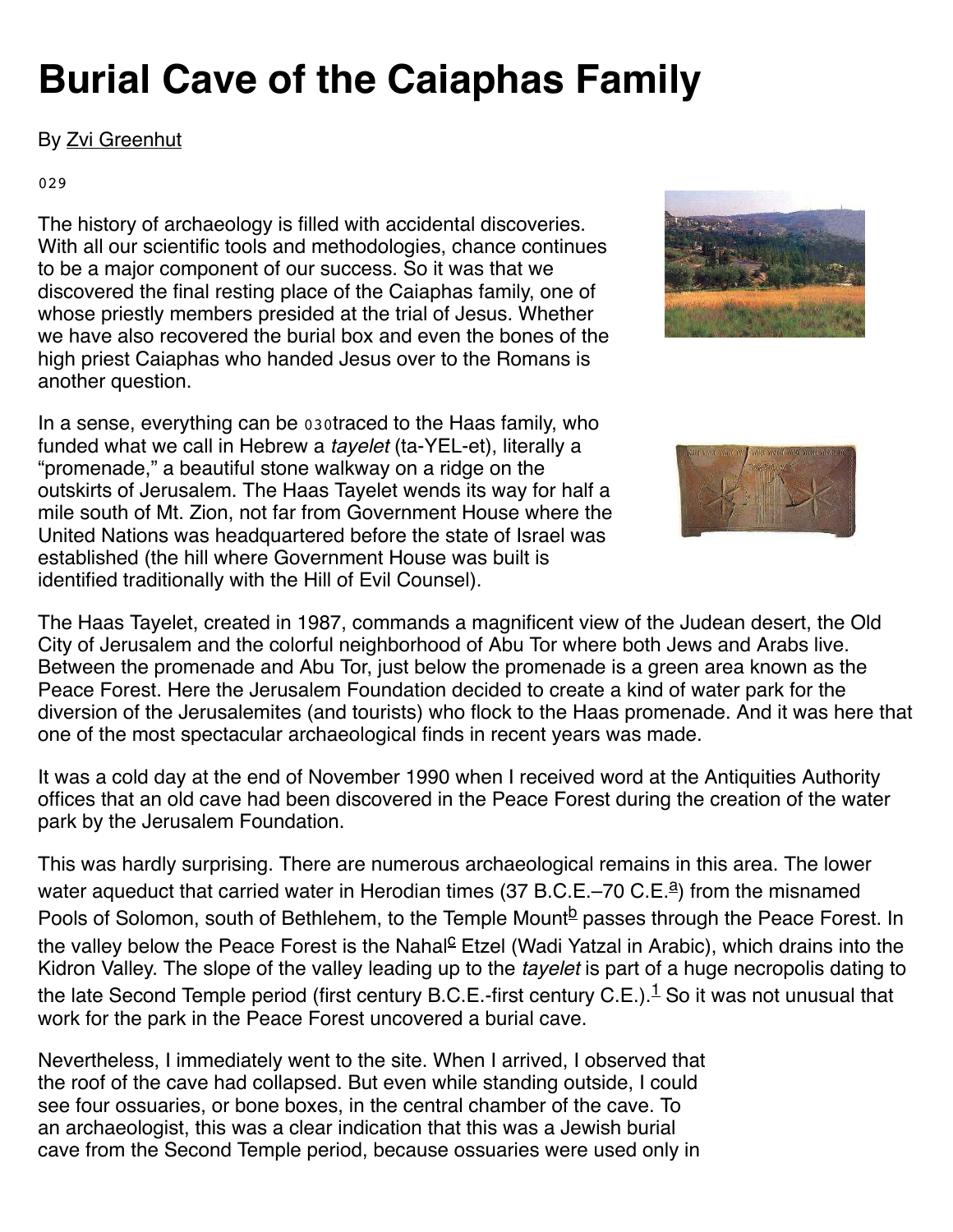Jewish tombs during this period. Ossuaries were used for what is known as secondary burial. In the initial or primary burial, the body was laid out in 031a niche or recess carved in the wall of the burial cave. Then, after the flesh had decomposed, the bones were collected and placed in an ossuary, usually made of limestone and often decorated and inscribed. The ossuaries were usually placed in a niche in the cave. It seems that the reburial reflects a belief in the physical resurrection of the body for which purpose the bones were collected and preserved.<sup>[2](https://members.bib-arch.org/biblical-archaeology-review/18/5/1/en/2?width=600)</sup> Reburial in ossuaries appears mainly at the end of the first century B.C.E. and in the first century C.E. Reburial in an ossuary was rare in Jewish tombs after the Roman destruction of Jerusalem in 70 C.E.

Once we got inside the cave through the hole in the roof, we observed from the architecture another clear indication that this was a Jewish burial cave. Inside we found four typical niches, or recesses, carved in the rock walls. Called loculi (kokhim in Hebrew; singular, kokh), they are rectangular spaces, about 6 feet deep into the rock and 1.5 feet wide, often with a slightly arched top. There were three loculi in the west wall of this cave and one loculus in the south wall. In the latter were two more ossuaries. Unlike the four ossuaries in the center of the cave, these two ossuaries were in situ, lying side by side in the loculus.

The cave itself was carved into the soft limestone bedrock characteristic of the eastern slopes of the Judean desert. It is crumbly, and the walls of the cave were full of cracks.

It was obvious that an immediate rescue excavation was required. We assembled equipment and in three days had excavate[d](https://members.bib-arch.org/biblical-archaeology-review/18/5/1/fn/4?width=600) the site. $\frac{d}{dx}$ 

In addition to the six ossuaries I have already mentioned, we found the remains of another six ossuaries (a total of twelve), but the second six were found turned over without covers, scattered about, and sometimes broken. This indicated that the cave had been robbed in ancient times, but apparently these tomb robbers never completed their work. The four ossuaries we observed in the center of the floor when we first arrived had been removed from their loculi by modern workmen before we got to the site, as I was later told by the contractor. Thus, a total of six ossuaries were *in situ* when discovered. The other six had been ransacked by ancient tomb robbers.

Our excavation easily revealed the floor plan of the cave. A rectangular pit had been dug inside the entrance, which allowed ancient mourners to stand erect in the low-ceilinged cave. This also made it easier to place the deceased's body in the loculus and, later, to collect the bones in an ossuary. Such "standing pits" are typical of Second Temple 032period burial caves. North of the standing pit, not far from the entrance, was another pit, probably used as a bone repository, similar in function to the ossuaries.









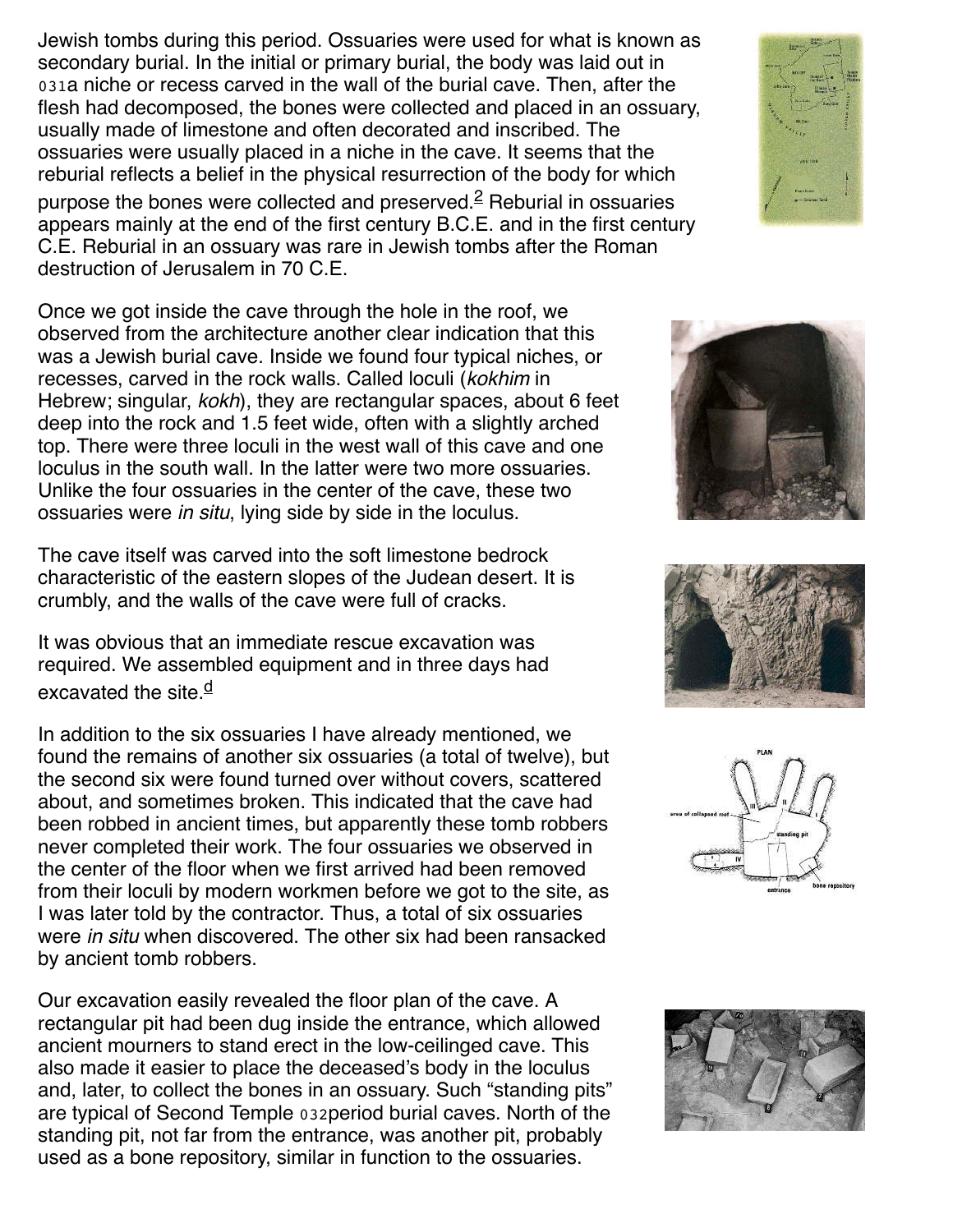This element too is familiar to us from Jerusalem burial caves of the period.

The ossuaries were decorated in typical patterns and motifs. The most common motif is the rosette, which appears in a variety of forms—sometimes with 12 petals, but more frequently with six petals, both encircled by a double ring. Another common motif is a zigzag pattern between rosettes and at the edge of the ossuaries.

Other typical decorations are of an architectural kind. A motif on one of our ossuaries is a fluted column, topped by a stylized Ionic capital and set on a stepped base, all in imitation of the entrance to monumental Jewish tombs that had a column built into the facade $\frac{3}{2}$  $\frac{3}{2}$  $\frac{3}{2}$ 

Still another of our ossuaries integrates architectural and floral elements, a well-known combination from the period: A date palm with four fronds acting as a column is set on a stepped base of four steps. Above the date palm is a stylized Ionic capital, over which are additional geometric designs. This ornamentation reflects the source of the craftsman's inspiration: mainly architectural monuments and the floral designs that originally accompanied these monuments.<sup>[4](https://members.bib-arch.org/biblical-archaeology-review/18/5/1/en/4?width=600)</sup>

The lids of the ossuaries are sometimes flat, sometimes curved and sometimes gabled. In two ossuaries from this cave, we found marks on the narrow side of the ossuary and on the cover that were meant as guides to fit the lid on the box. $5$ 



The cave itself appears to be a burial place for a small family. But the relatively large number of ossuaries inside (12) suggests that this cave was used for a long time.

On five of the ossuaries were inscriptions—the names of the people whose bones had been placed inside. Some of the names were common in the period, like Miryam Berat Shim'on, Miriam, daughter of Simon.

But the most exceptional and significant finds were the two ossuaries that, for the first time in an archaeological context, contained a form of the name Qafa', or Caiaphas, a name known to us from both the New Testament and from the first-century Jewish historian Flavius Josephus. I will leave it to my colleague Ronny Reich to analyze these inscriptions in the 035accompanying article (["Caiaphas Name Inscribed on Bone Boxes"\)](https://members.bib-arch.org/biblical-archaeology-review/18/5/2). Suffice it to say that the form(s) of the name Caiaphas inscribed on these ossuaries is probably the same as that of the well-known family of high priests, one of whom presided at Jesus' trial.

Of the two ossuaries, one is inscribed simply "Qafa'" (ka-FA). On the other, the name is more complete: "Yehosef bar Qayafa'" (yeh-hoh-SEF bar ka-ya-FA), Joseph, son of Caiaphas, which is inscribed on the back of the long side of the ossuary, and "Yehosef bar Qafa'" Joseph, son of Caiaphas) on the narrow side.

The ossuary with the two more complete forms of the name is an especially beautiful one. It is decorated in a rare and intricate pattern of two circles, each containing six whorl rosettes<sup>[6](https://members.bib-arch.org/biblical-archaeology-review/18/5/1/en/6?width=600)</sup> divided





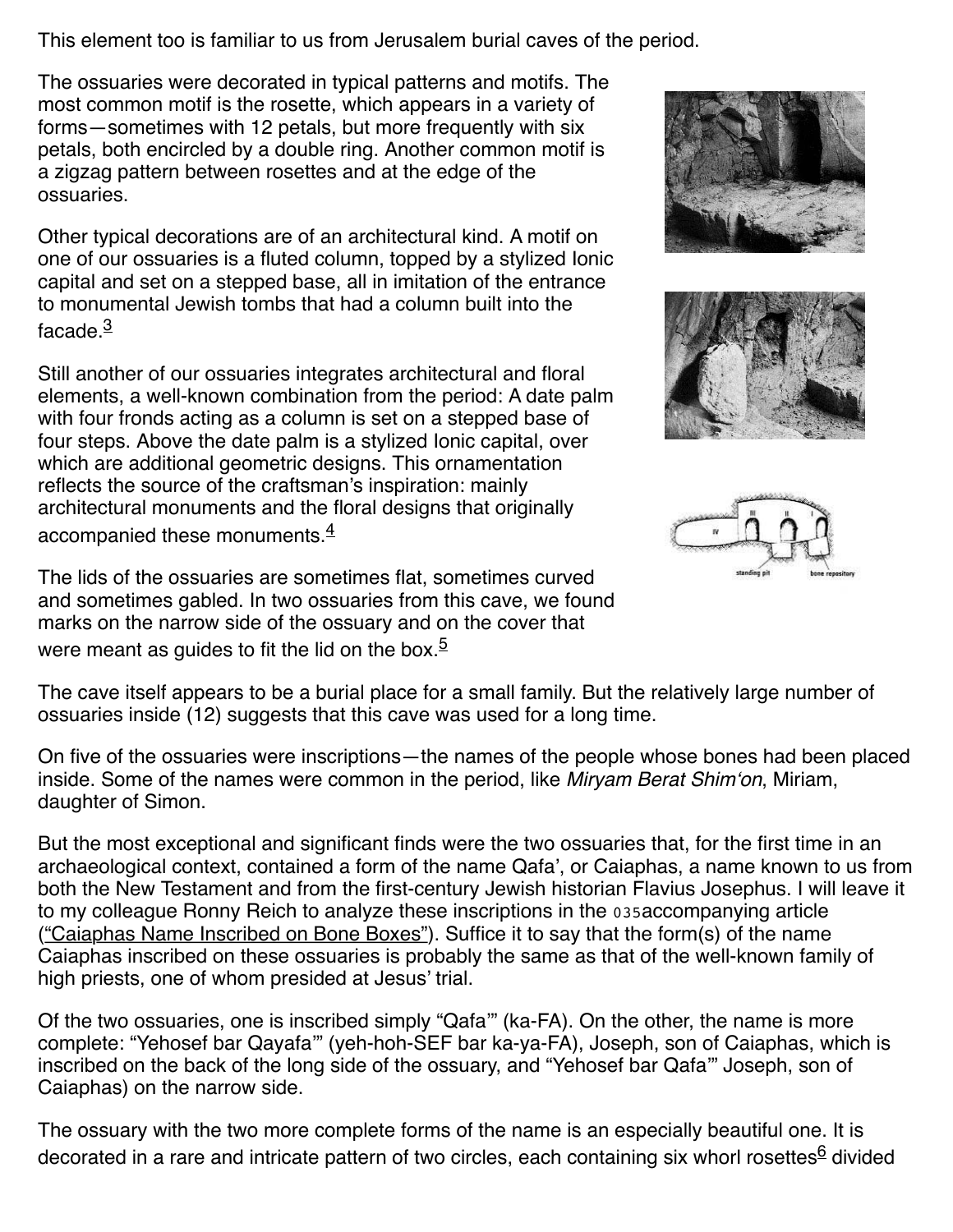into a center rosette with five rosettes encircling it.

There is no doubt that this ossuary is special. Its elaborate decoration must have something to do with the name(s) inscribed on it. Could this be the ossuary of the high priest who presided at Jesus' trial?

Inside this ossuary, we found bones from six different people: $\frac{7}{1}$  $\frac{7}{1}$  $\frac{7}{1}$ two infants, a child between two and five, a young boy between 13 and 18, an adult woman—and a male of about 60 years! (The

other ossuary with a Caiaphas inscription contained the bones of five individuals with an age and gender distribution very similar to the one just described—except for the absence of an elderly male!)

Incidentally, I should mention that, after anthropological study, the bones were given, as is customary, to the Ministry of Religious Affairs, which then reburied them on the Mount of Olives.

One other find has unusual significance, although unrelated to the name Caiaphas. In one of the other ossuaries—the one inscribed "Miriam, daughter of Simon"—a bronze coin of Herod Agrippa I dated to the year 42/43 C.E. was discovered in the skull of an adult woman.<sup>[8](https://members.bib-arch.org/biblical-archaeology-review/18/5/1/en/8?width=600)</sup> Burying the deceased with a coin placed in the mouth, as was originally the case here, is a pagan custom. The coin symbolizes a payment to the Greek god Charon for ferrying the deceased's spirit across the River Styx. This custom was commonly associated with pagan burials, as for example in a Nabatean burial at Mampsis in the Negev.<sup>[9](https://members.bib-arch.org/biblical-archaeology-review/18/5/1/en/9?width=600)</sup> Now—for the first time—we find it as well in a Jewish burial in Jerusalem.

That this is not a complete anomaly in a Jewish burial is demonstrated by other examples excavated by Rachel Hachlili n[e](https://members.bib-arch.org/biblical-archaeology-review/18/5/1/fn/5?width=600)ar Jericho.<sup><u>e</u></sup> In Jewish coffins (initial burials) at this site, Hachlili found several coins. In the skull of one woman was a coin minted by Herod Archelaus (4 B.C.E.–6 C.E.), son of Herod the Great. Two additional coins—minted by Herod Agrippa I (41–44 C.E.) were discovered in a skull in a secondary burial. Hachlili initially

interpreted these coins as having been placed on the eyes of the deceased. This gave rise to a heated debate in connection with the Shroud of Turin.

Subsequently, however, Hachlili concluded that the coins found in the skull had originally been put in the deceased's mouth, not on the eyelids. The two coins "were found stuck together in the skull, which indicates that they had been placed together, that is, in the mouth, as opposed to separately, one over each eye."<sup>[10](https://members.bib-arch.org/biblical-archaeology-review/18/5/1/en/10?width=600)</sup>

The coin found in the skull from the Caiaphas burial cave is additional proof that in some Jewish burials from the Second Temple period, a coin was placed in the deceased's mouth to assure passage across the River Styx. Coins placed elsewhere in the burial may have served the same purpose. In Greece, placing 036coins in the mouth was the custom, but in some cases the coin was placed in the deceased's hand or elsewhere in the tomb. $11$ 

In some Jewish tombs, large sums have been found—many coins were found, for example, in the prominent Jerusalem burial monument known as the tomb of Jason $12 12-$ apparently to provide for the deceased in the afterlife. $13$ 



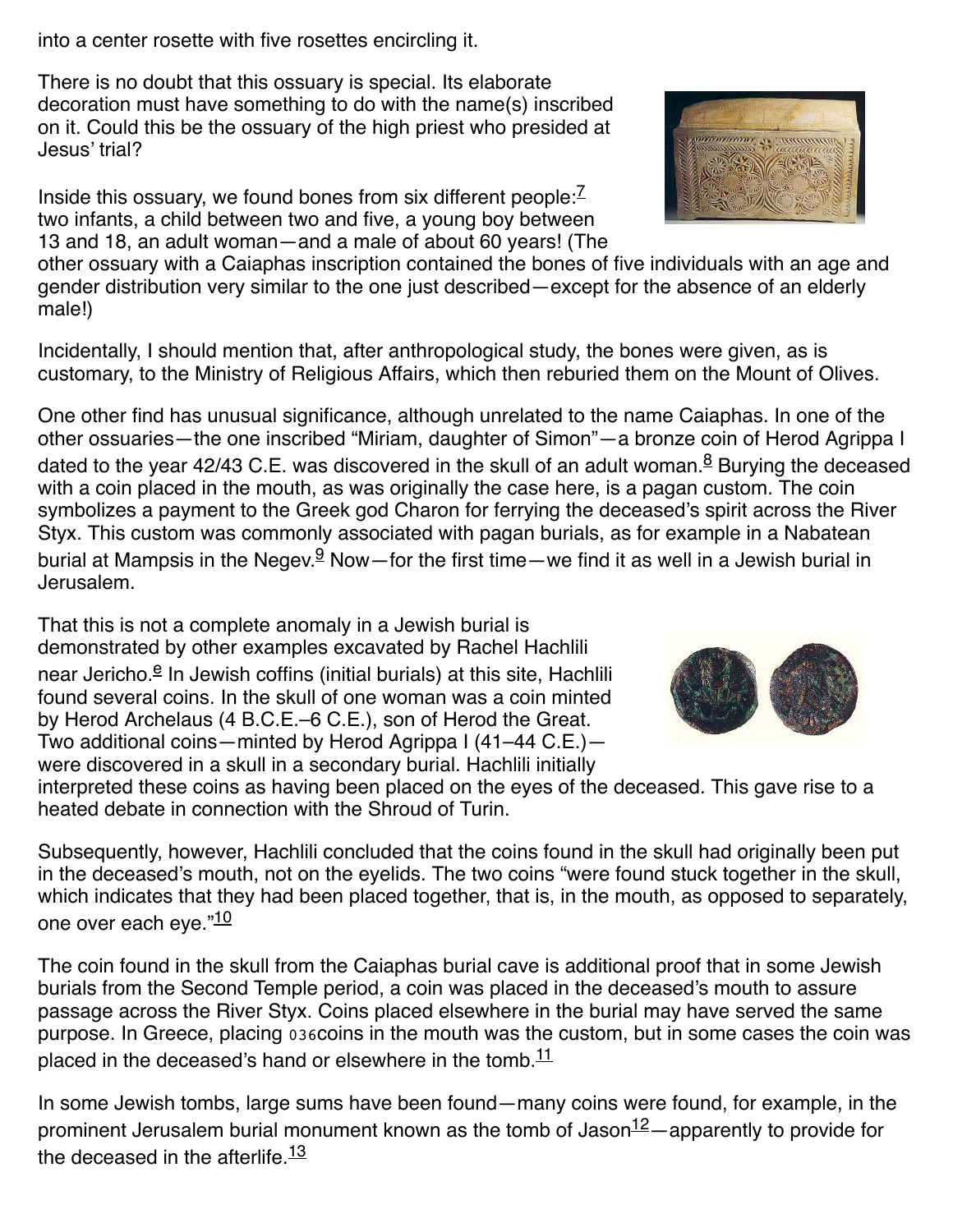In my opinion, the coin found in the burial in our cave unequivocally demonstrates a pagan Greek custom observed, though very rarely, by Jews in Jerusalem at this time. Furthermore, I believe we must now regard coins discovered in the context of Jewish tombs from the Second Temple period to be elements connected to the burial ceremony, despite the fact that they have not always been found in direct relation to the skulls or bodies of the deceased. It has recently been suggested that this pagan custom might have been confined to Jericho,  $14$  but this argument is no longer tenable. The custom was also observed in Jerusalem.

This custom must be seen as part of a wide range of pagan influences on the Jewish population at this period. Likewise, the discovery of leather sandals in the tombs near Jericho $15$  indicate that they were a necessary accoutrement for the deceased's last journey," as was the Greek custom.<sup>[16](https://members.bib-arch.org/biblical-archaeology-review/18/5/1/en/16?width=600)</sup> The red color on part of the ossuaries, not only in our cave but elsewhere $^{17}$  $^{17}$  $^{17}$  may symbolize the non-Jewish ritual of pouring blood on the bones of the deceased,  $18$  or the equivalent to the "magic Greek custom of painting the inner sides of stone or clay sarcophagi. $19$ 





Our burial cave also contained some common pottery, two small oil lamps and a small glass bottle. But a final discovery—two iron nails—deserves special mention: Apparently these were used to scratch the inscriptions on the ossuaries in the cave after the bones had been collected and placed in them and even after some of the ossuaries had been placed in their loculi. This is evident from the fact that some of the inscriptions were written perpendicularly, from the bottom to the top of the ossuary. But more of this in the following article by Ronny Reich.

### Footnotes:

a. B.C.E. (Before the Common Era) and C.E. (Common Era), used by this author, are the alternate designations corresponding to B.C. and A.D. often used in scholarly literature.



- b. See ["A New Generation of Israeli Archaeologists Comes of Age,"](https://members.bib-arch.org/biblical-archaeology-review/10/3/3) **BAR** 10:03.
- c. Nahal is the Hebrew word for a dry river bed that flows occasionally in the winter rainy months; the Arabic is wadi.
- d. Y. Shaked assisted both in the excavation and in the administration. The surveyor was A. Hajian. D. Weiss and G. Suleimani also participated. The first report of the excavation appeared in Zvi Greenhut, "Jerusalem—East Talpiot (Peace Forest)," Archaeological News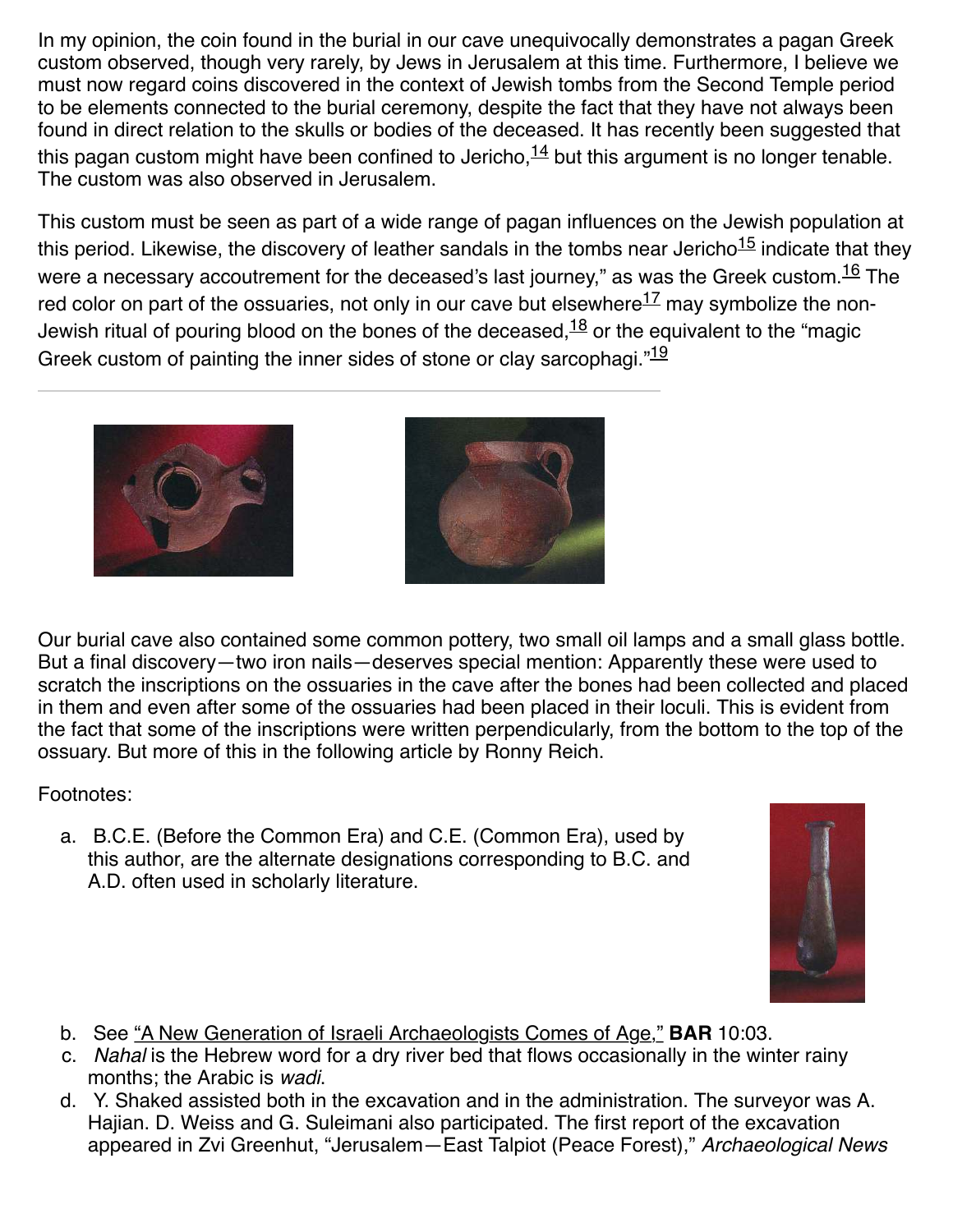97 (1992), pp. 71–72 (in Hebrew). For the final report, see Greenhut, "The Caiaphas Tomb in North Talpiot, Jerusalem," Atiqot 21 (1992).

e. See Rachel Hachlili, ["Ancient Burial Customs Preserved in Jericho Hills,"](https://members.bib-arch.org/biblical-archaeology-review/5/4/2) **BAR** 05:04.

Endnotes:

- 1. Amos Kloner, "The Necropolis of Jerusalem in the Second Temple Period," dissertation, Hebrew Univ., 1980 (in Hebrew).
- 2. L.Y. Rahmani, "Ancient Jerusalem's Funerary Customs and Tombs," Biblical Archaeologist (BA) 45/2 (1982), pp. 109–119.
- 3. Ronny Reich and Hillel Geva, "Burial Caves on Mount Scopus," Atiqot (Hebrew Series) 8 (1982), pp. 52–56.
- 4. Rahmani, "Ancient Jerusalem's Funerary Customs."
- 5. Rahmani, "Jewish Rock Cut Tombs in Jerusalem, Atigot (English Series) 3 (1961), pp. 107– 108, fig. 7; Mishnah Shabbat 12:3.
- 6. On whorl rosettes, see Rahmani, "Jewish Rock Cut Tombs," Pl. XIII:3.
- 7. Anthropological tests were performed by Joseph Zias and Tzipora Kahana of the Israel Antiquities Authority.
- 8. This coin was discovered by Zias during his anthropological work in the tomb.
- 9. Avraham Negev, "The Nabatean Necropolis of Mampsis (Kurnab)," Israel Exploration Journal (IEJ) 21 (1971), p. 119.
- 10. Rachel Hachlili and Ann Killebrew, "Was the Coin-on-Eye Custom a Jewish Burial Practice in the Second Temple Period?" BA 46 (1983), pp. 147–153, esp. p. 150.
- 11. See J.M.C. Toynbee, Death and Burial in the Roman World (London: Thames & Hudson, 1971). These cases are also explained as representing the payment to Charon; cf. D.C. Kurtz and J. Boardman, Greek Burial Customs (London: Thames & Hudson, 1971).
- 12. Rahmani, "Jason's Tomb," IEJ 17 (1967), pp. 61–100.
- 13. Kurtz and Boardman, Greek Burial Customs, p. 211.
- 14. Rahmani, "Some Remarks on R. Hachlili and A. Killebrew's 'Jewish Funerary Customs,'" Palestine Exploration Quarterly (PEQ) 118 (1986), pp. 96–100.
- 15. Hachlili and Killebrew, "Jewish Funerary Customs During the Second Temple Period, in the Light of the Excavations at the Jericho Necropolis," PEQ 115 (1983), p. 128; Hachlili, "A Second Temple Period Jewish Necropolis in Jericho," BA 43 (1980), p. 237.
- 16. Kurtz and Boardman, Greek Burial Customs, p. 211.
- 17. Rahmani, "Jewish Rock Cut Tombs," p. 103; Hachlili and Killebrew, "Jewish Funerary Customs," p. 127.
- 18. Rahmani, "Jewish Rock Cut Tombs," p. 103, n. 61.
- 19. Kurtz and Boardman, Greek Burial Customs, p. 217; Hachlili and Killebrew, "Jewish Funerary Customs," p. 127.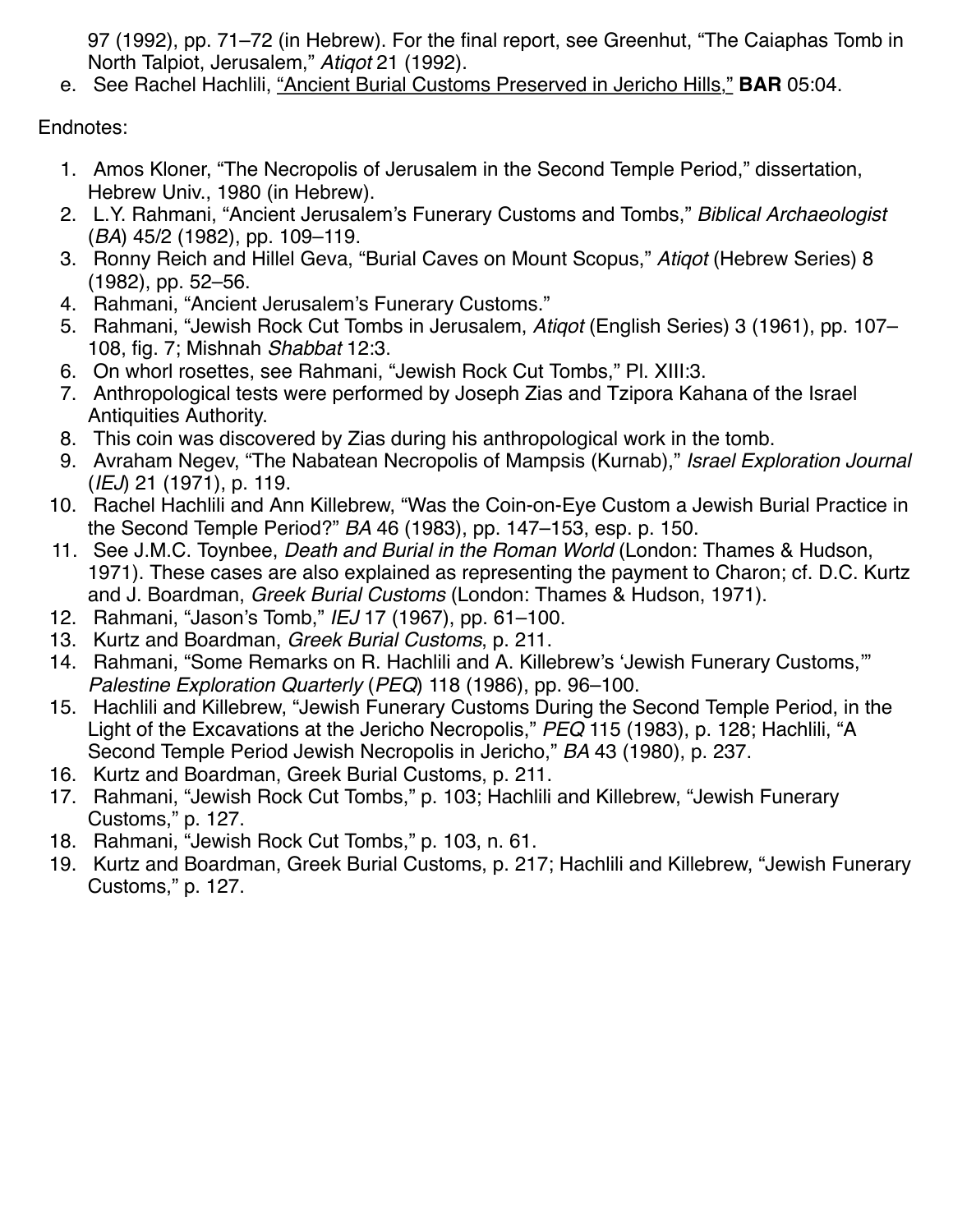

Garo Nalbandian

Underneath what is now a stretch of road (at center in photo) in Jerusalem's Peace Forest, to the south of the Golden Dome of the Rock and the El Aqsa mosques (at top in photo; also see map), workers building a water park in November 1990 accidentally uncovered an ancient burial cave.

Such a find was not in itself surprising—the surrounding area was used as a huge necropolis during the late Second Temple period (first century B.C.E.–first century C.E.). More intriguing to archaeologists were four ossuaries visible through the collapsed roof of the cave; they soon discovered eight others. Inscriptions on two of the ossuaries found here indicate that this was the burial chamber of the Caiaphas family and that one ossuary may have held the remains of the high priest who interrogated Jesus and then handed him over to Pontius Pilate for trial (Matthew 26:57-68).



### Garo Nalbandian

One of the ossuaries discovered in the burial cave. Decorated with two six-petaled rosettes within concentric circles, the bone box displays a fluted column on a stepped base and topped by an Ionic capital.

Ossuaries were used primarily in the roughly one hundred years preceding the Roman destruction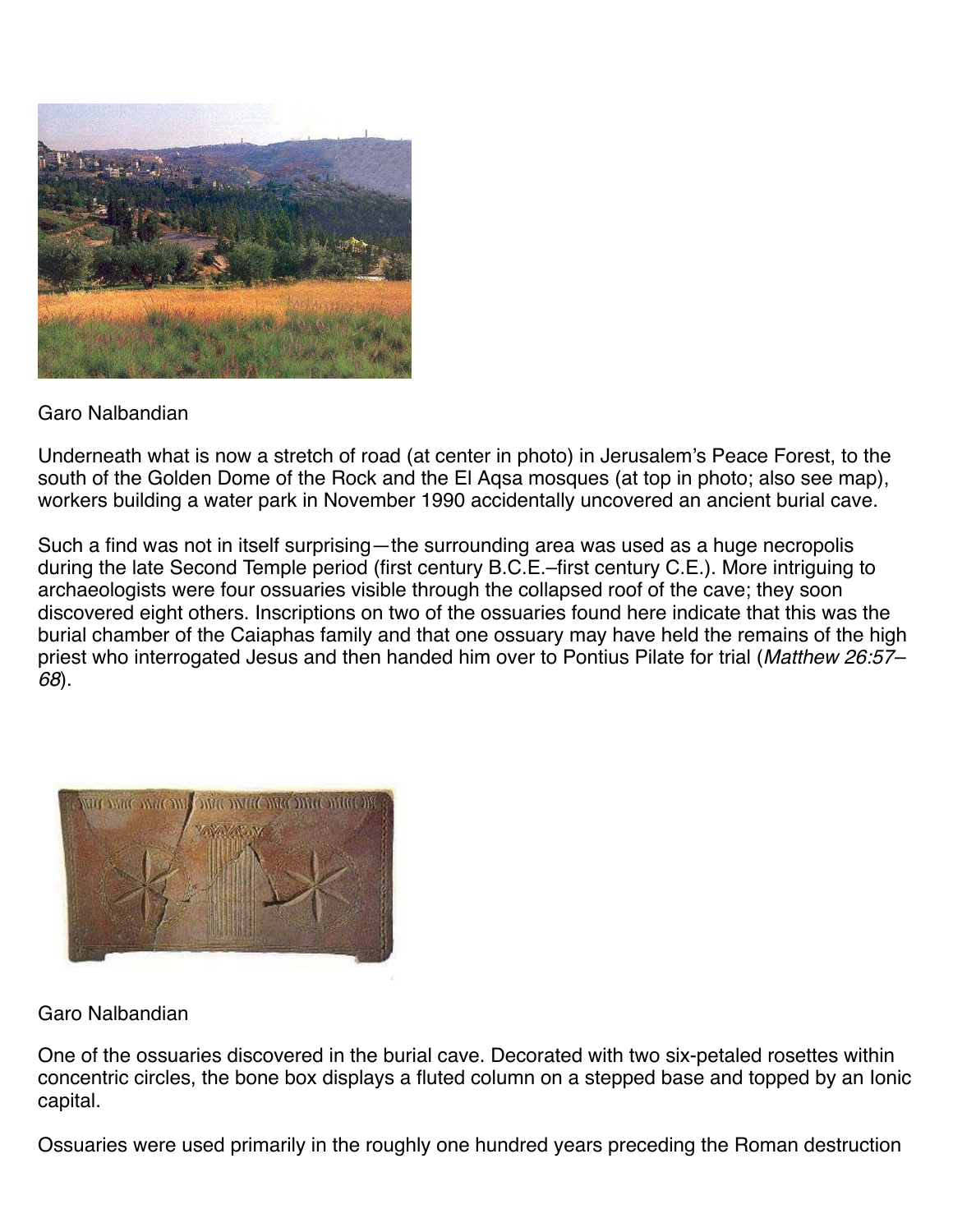of Jerusalem in 70 C.E. and probably reflect a belief in the physical resurrection of the body after death. The deceased was placed in a recess carved into the wall of a burial cave; after the flesh had decomposed, the bones were collected and placed in an ossuary—a container usually of decorated limestone.



Jerusalem: Location of Caiaphas family tomb.



Zvi Greenhut, Israel Antiquities Authority

A look inside the tomb. When archaeologist Zvi Greenhut arrived at the burial chamber, he discovered six ossuaries scattered about the cave, the victims of tomb robbers. Two ossuaries, however, remained undisturbed and four others had only recently been moved by workmen.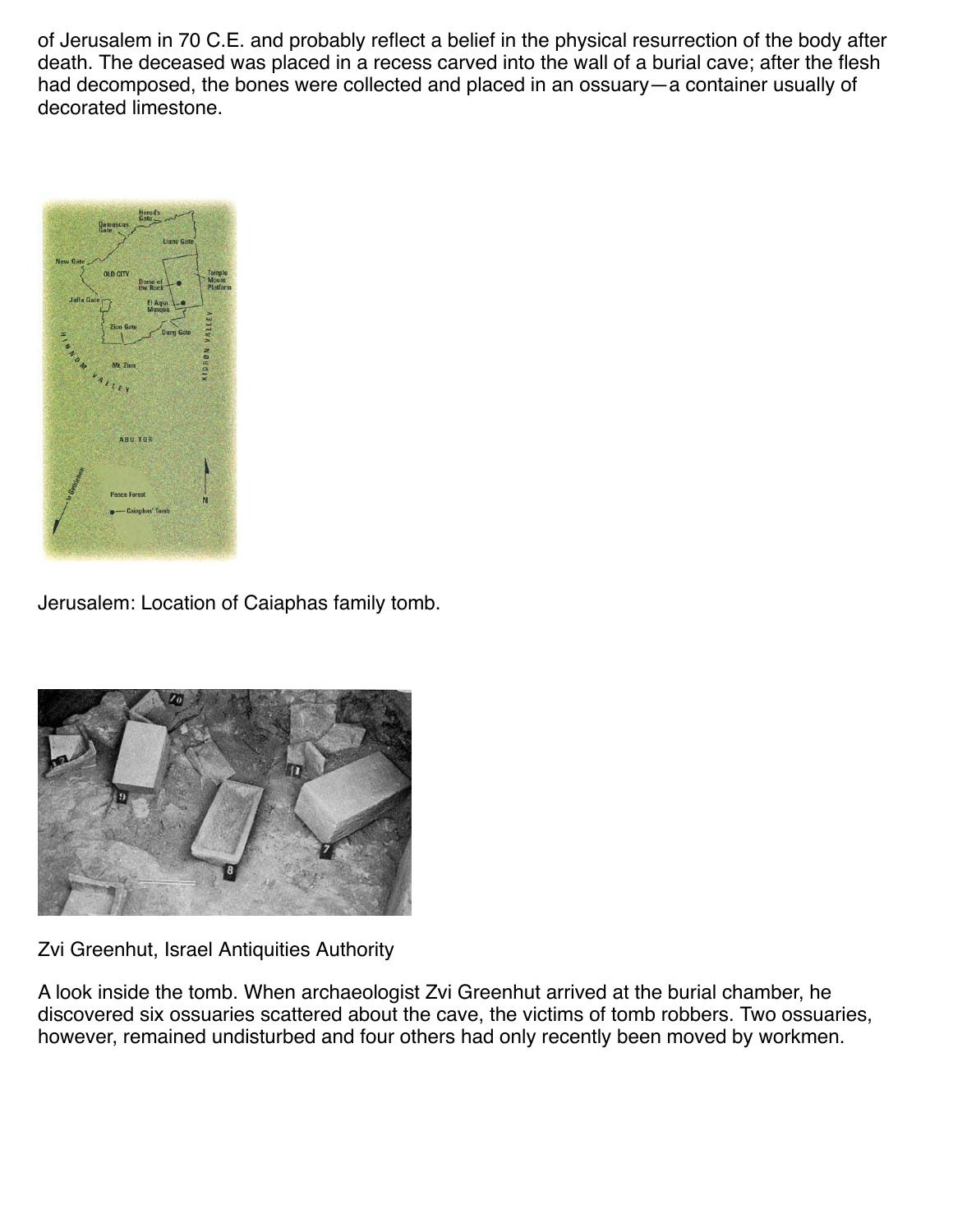

Garo Nalbandian

Sundry artifacts from the tomb include this ceramic oil lamp (shown partially reconstructed), found amid the fill in the standing pit just inside the entrance.



Garo Nalbandian

A pot found in the tomb.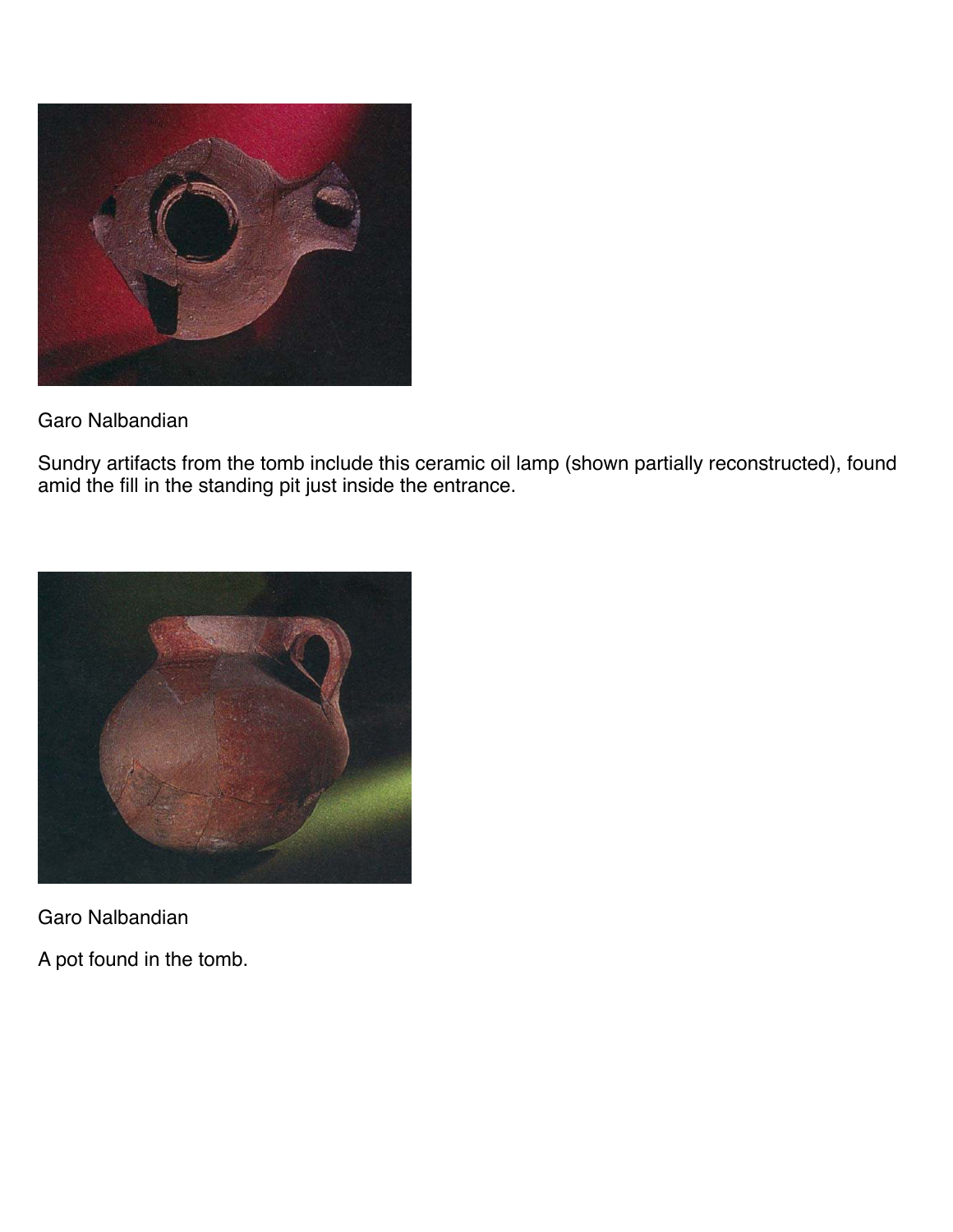

Garo Nalbandian

A small glass bottle measuring 4.33 inches, possibly for holding precious liquids, was found in the tomb.



Zvi Greenhut, Israel Antiquities Authority

The entrance. Mourners visiting the tomb would have had to crawl through a narrow entryway, shown here from the outside.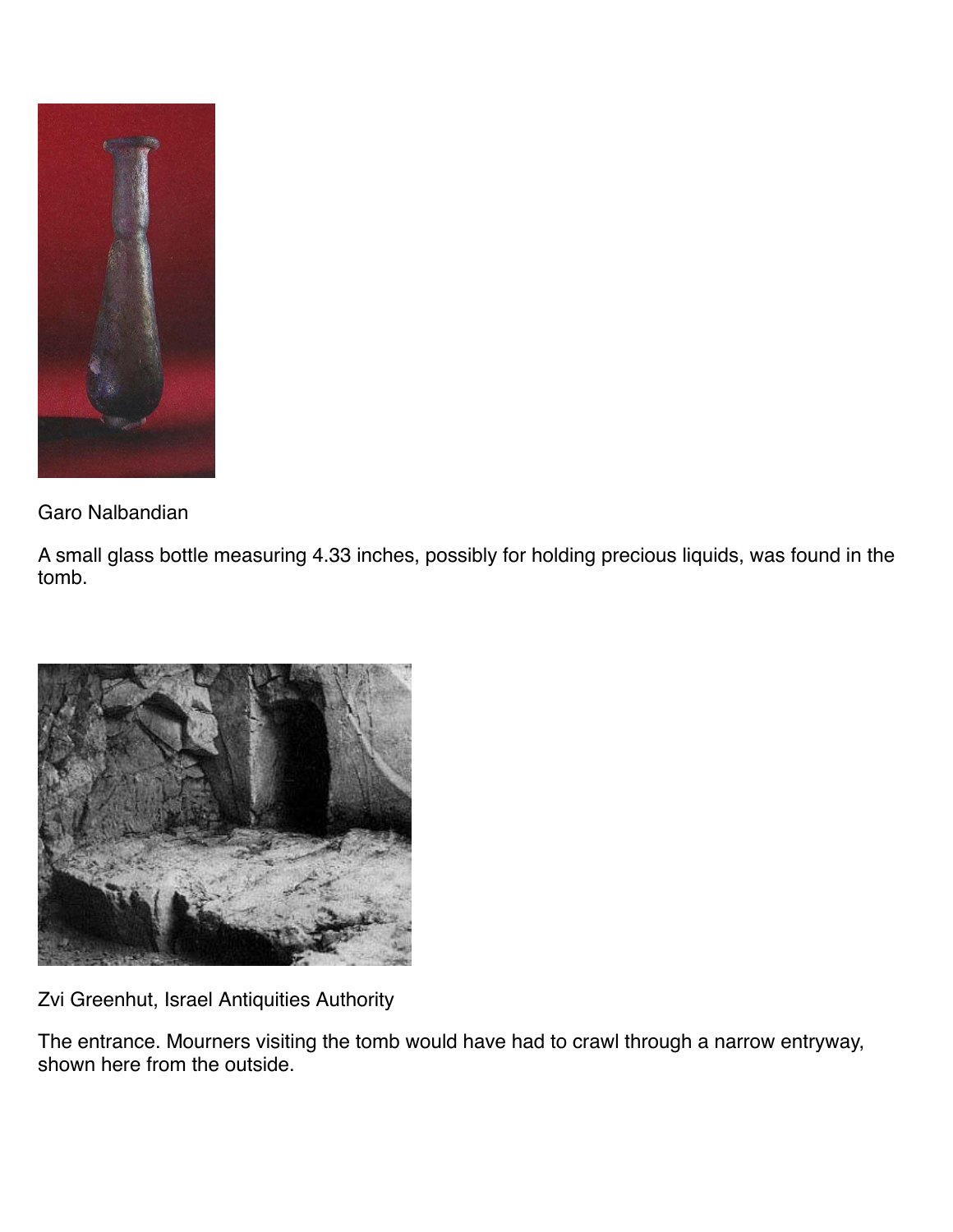

Zvi Greenhut, Israel Antiquities Authority

The entrance. Mourners visiting the tomb would have had to crawl through a narrow entryway, shown here from the inside. Directly in front of the inner side of the entrance is the standing pit dug to allow ancient mourners to stand upright in the low-ceilinged cave while visiting their dead. See plan and section drawing of cave.



Plan of the burial cave. Entering through a collapsed portion of the roof, excavators found four ossuaries in the center of the chamber and noted four 6-foot-deep by 1.5-foot-wide arched niches (I–IV on plan) carved into the cave's soft limestone walls. Known as loculi (singular loculus, kokh and kokhim in Hebrew), these niches were an architectural tipoff that the cave had probably been used for Jewish burials. Four ossuaries had been removed from their niches by the workmen building the water park above the cave; two ossuaries were in situ inside loculus IV and six others were scattered about the interior of the cave. To the right of the entrance on the drawing is another pit, probably a bone repository, with a function similar to ossuaries.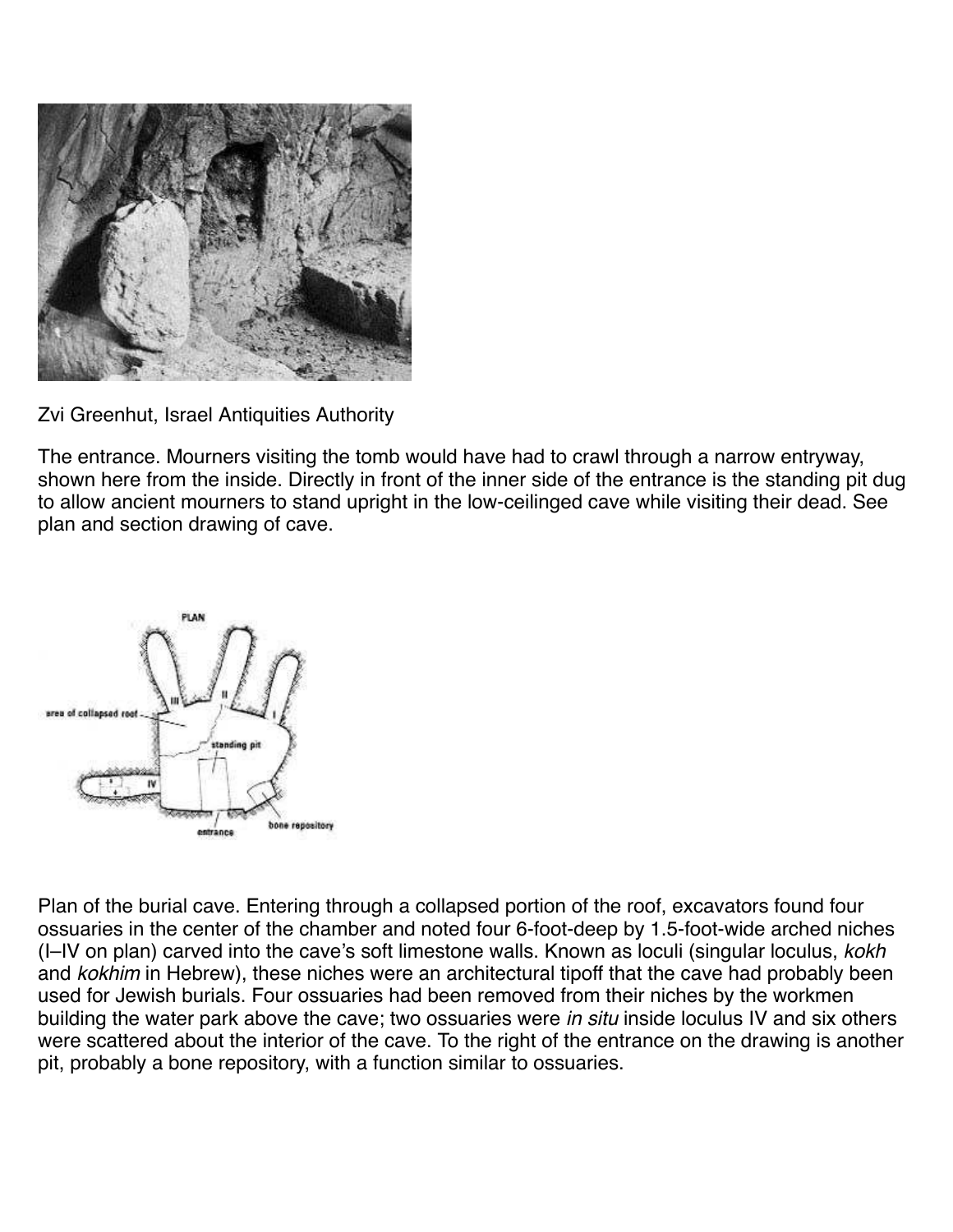

Section drawing of the burial cave. See plan.



#### Garo Nalbandian

Fit for a high priest. The most intricately carved ossuary in the burial chamber lay undisturbed in niche IV (as seen in this photo). Decorated with two circles each containing five whorl rosettes surrounding a center rosette, the ossuary twice bears, with a slight variation in spelling, the name "Yehosef bar Qafa"' (Joseph, son of Caiaphas). Inside the ossuary were the remains of six people: two infants, a child between the ages of two and five, a youth aged 13 to 18, an adult female and a man about 60 years old. Given the name inscribed on the ossuary, together with the extravagance of its decoration, the excavators wondered whether the remains of the 60-year-old man might well be those of the high priest described in the New Testament as interrogating Jesus and then delivering him to the Roman authorities.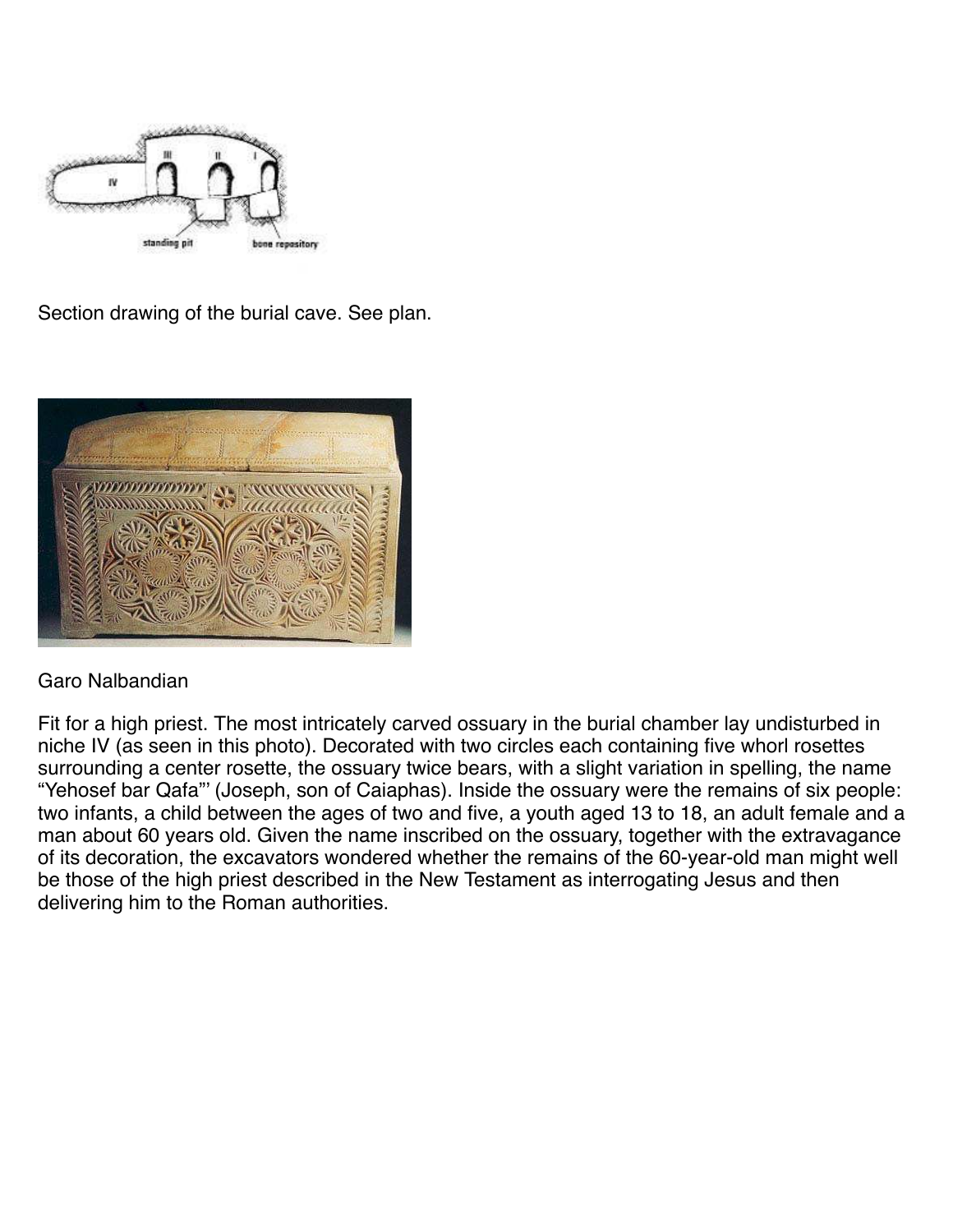

Zvi Greenhut, Israel Antiquities Authority

Fit for a high priest. The most intricately carved ossuary in the burial chamber lay undisturbed in niche IV. The companion ossuary in niche IV bears the name Shalom, Salome in Greek and a variant of Shlomzion.



### Garo Nalbandian

Styx and bones. A bronze coin minted in 42/43 C.E. during the reign of Herod Agrippa I, proved to be yet another significant find in the Caiaphas burial chamber. Discovered inside the skull of an adult woman interred in an ossuary marked "Miriam, daughter of Simon," the coin is the first known example of a pagan custom practiced at a Jewish burial in Jerusalem, although a similar case was found in a tomb near Jericho. The coin may represent payment to the Greek god Charon in exchange for safe passage for the deceased's spirit across the River Styx—or some version of this custom.

This coin was apparently placed, in accordance with the custom of the Greeks, in the mouth of the